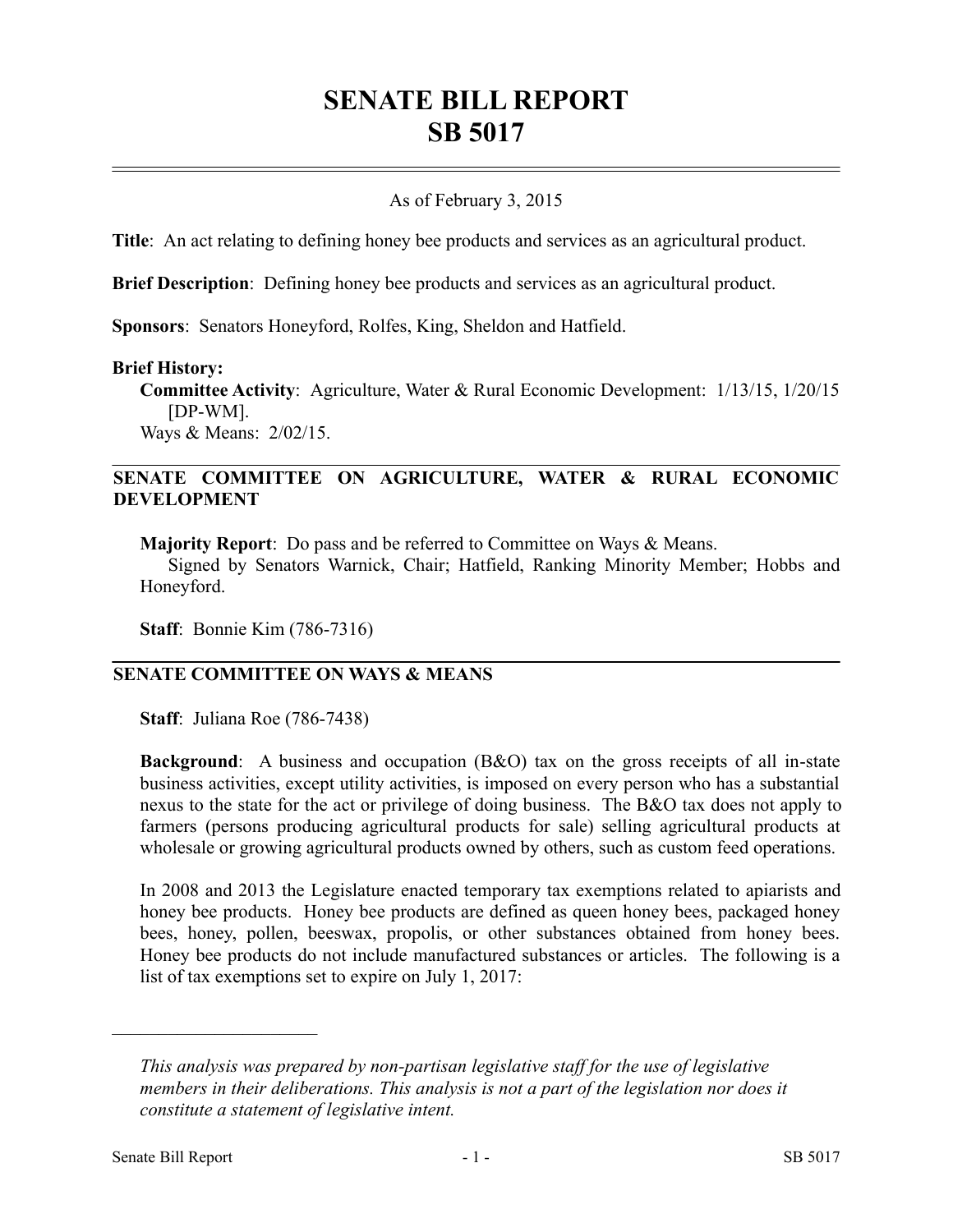- wholesale sales of honey bee products that do not otherwise qualify for the general agricultural product exemption (B&O);
- bee pollination services to a farmer using a bee colony owned or kept by the person providing the pollination services (B&O);
- sales of honey bees to eligible apiarists (retail);
- sales of feed to eligible apiarists to raise a bee colony to make honey bee products (retail);
- use of honey bees by eligible apiarists (use); and
- use of feed by eligible apiarists in raising a bee colony to make honey bee products (use).

**Summary of Bill**: The definitions of agricultural product and farmer are amended to include apiarists and honey bee products. Therefore, the tax exemptions provided to agricultural products and farmers are extended to apiarists and honey bee products and are intended to be permanent. By modifying these definitions, the temporary, industry-specific, honey bee tax exemptions become redundant. This bill repeals those redundant tax exemptions. The coinciding evaluation by the Joint Legislative Audit and Review Committee is also repealed.

## **Appropriation**: None.

**Fiscal Note**: Available.

## **Committee/Commission/Task Force Created**: No.

**Effective Date**: The bill contains an emergency clause and takes effect on July 1, 2015.

**Staff Summary of Public Testimony (Agriculture, Water & Rural Economic Development**): PRO: This is an important bill recognizing bees' contribution to agriculture. Washington is the only state that does not recognize bees as part of agriculture. Absence of bee pollination services would have negative effects on food supply and the economy. Consideration of bees as agriculture would create equity and help small farmers. This bill follows the honey bee workgroup recommendations and addresses parity between in-state and out-of-state pollination service providers.

**Persons Testifying (Agriculture, Water & Rural Economic Development)**: PRO: Senator Honeyford, prime sponsor; Mark Emrich, WA State Beekeepers Assn.; Laurie Pyne, Olympia Beekeepers Assn.; Jim Goche', Friendly Grove Farm; Tim Hiatt, Hiatt Honey.

**Staff Summary of Public Testimony (Ways & Means)**: PRO: Bees are essential to the agricultural industry in Washington and beekeepers want to be part of the definition of agriculture. Bees help pollinate and produce many agricultural products including tree fruit, berries, and seed crops. The Honey Bee Work Group, that met over the interim and provided the Legislature a report, unanimously found that beekeepers should be considered farmers. In 2008 we went from losing 5 percent of our hives to 35 percent of our hives on average per year. Including beekeepers in the definition of farmer would provide us with much-needed tax breaks. This bill would also level the playing field for in-state and out-of-state beekeepers. Many out-of-state beekeepers fail to pay their Washington State taxes which puts in-state beekeepers on unequal footing. If in-state beekeepers are exempt from these